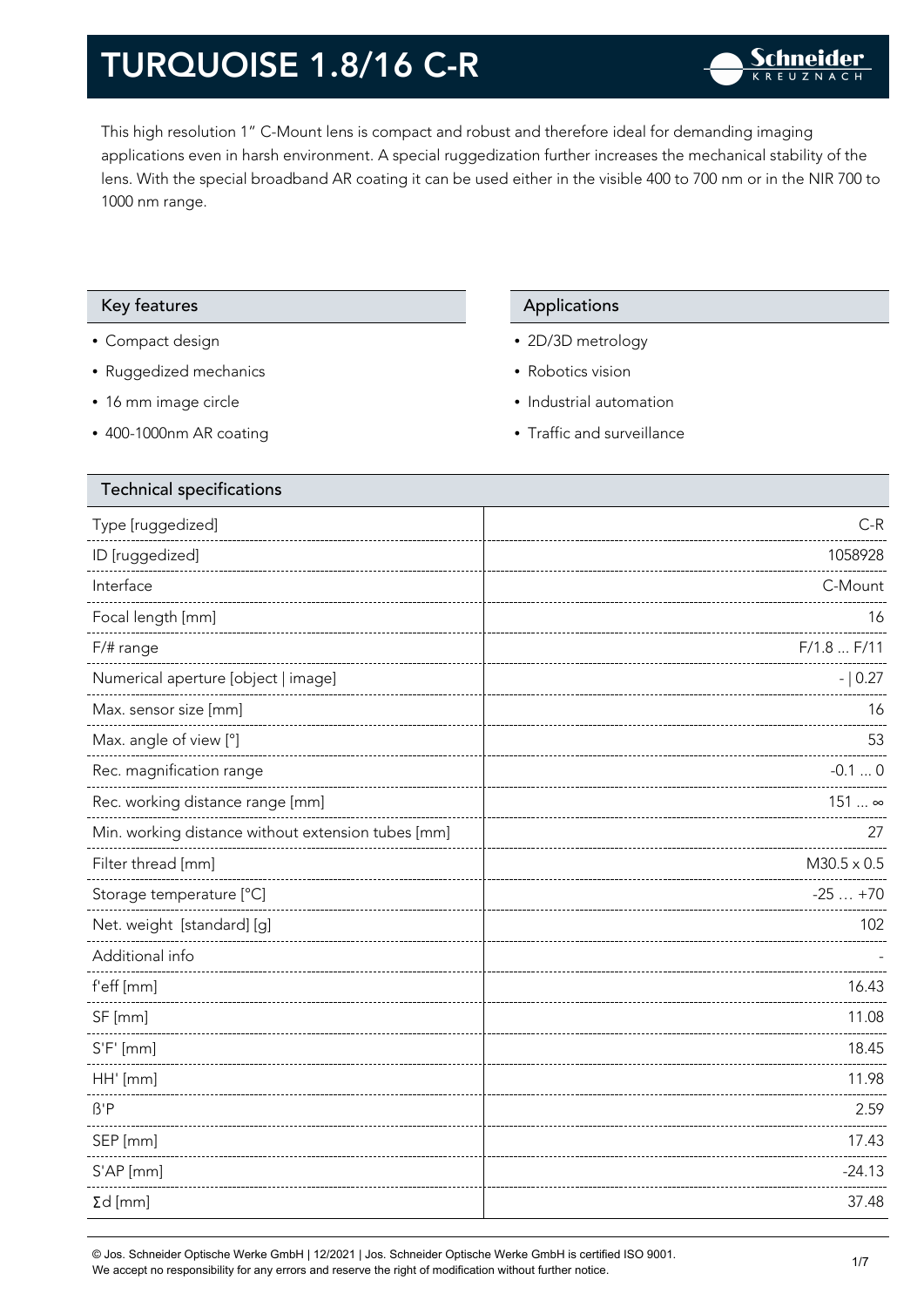

### MTF charts

20

 $\overline{O}$ 

 $\overline{0}$ 

1.6

 $3.2$ 

 $4.8$ 

Image height / mm

 $6.4$ 

8.0  $\circ$ 

| Spectrum name    | VIS |     |     |     |     |     |
|------------------|-----|-----|-----|-----|-----|-----|
| Wavelengths [nm] | 425 | 4/5 | 525 | 575 |     | 675 |
| Rel. weights [%] |     | Ó   |     |     | 1 C |     |









- 20 LP/mm, radial 40 LP/mm, radial 80 LP/mm, radial --- 20 LP/mm, tangential --- 40 LP/mm, tangential --- 80 LP/mm, tangential

1.6

 $3.2$ 

 $4.8$ 

Image height / mm

 $6.4$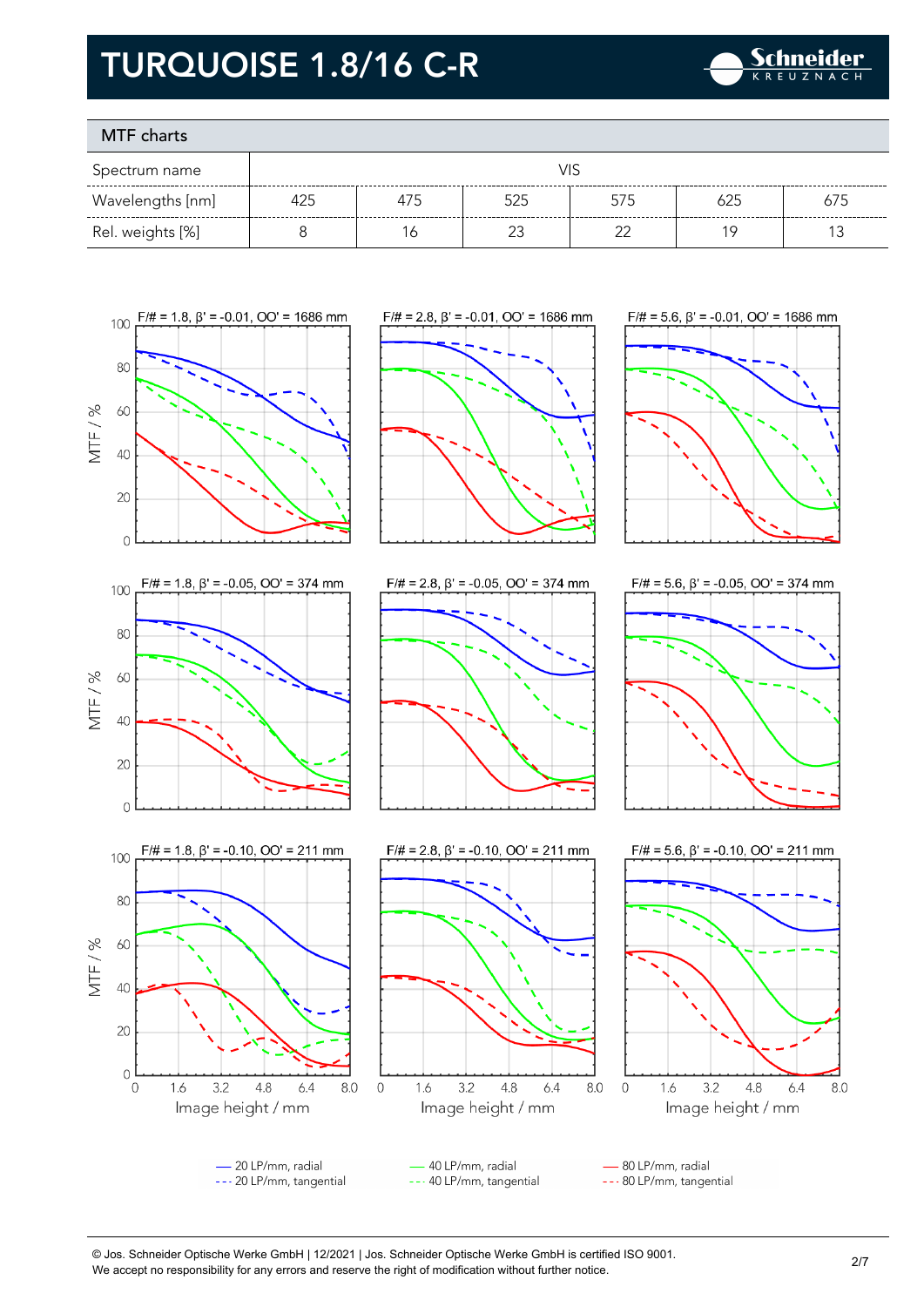

Rel. illumination vs. image height



| $- -$ F/# = 1.8, $\beta$ = -0.01         |
|------------------------------------------|
| $- -$ F/# = 2.8, $\beta$ = -0.01         |
| $- -$ F/# = 5.6, $\beta$ = -0.01         |
| $\rightarrow$ F/# = 1.8, $\beta$ = -0.05 |
| $\rightarrow$ F/# = 2.8, $\beta$ = -0.05 |
| $\rightarrow$ F/# = 5.6, $\beta$ = -0.05 |
| $F/\ddot{=} = 1.8, \ \beta = -0.10$      |
| F/# = 2.8, $\beta$ = -0.10               |
| $F/\ddot{=} = 5.6$ , $\beta = -0.10$     |

#### Distortion vs. image height



#### Transmittance vs. wavelength

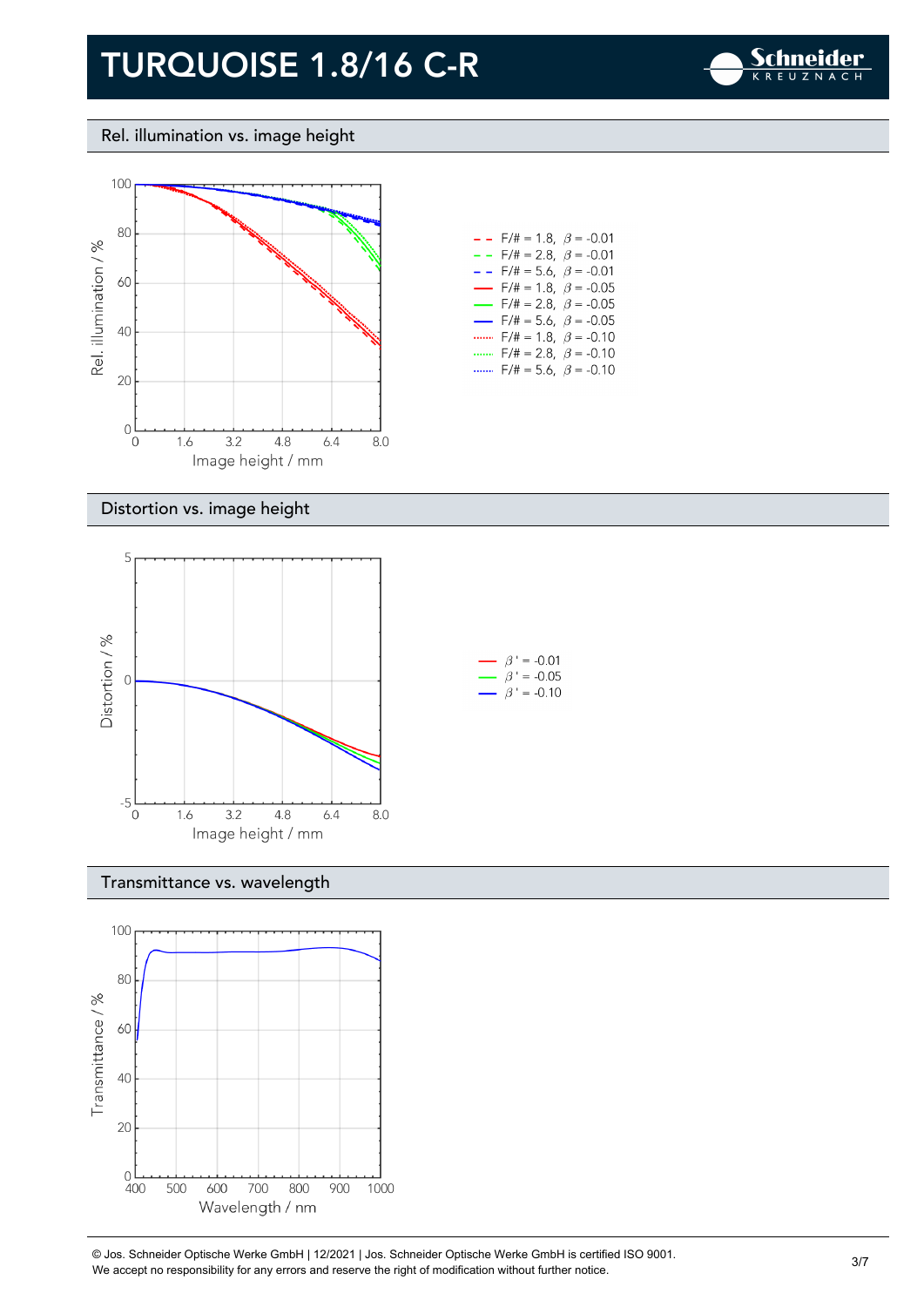

### Technical drawings

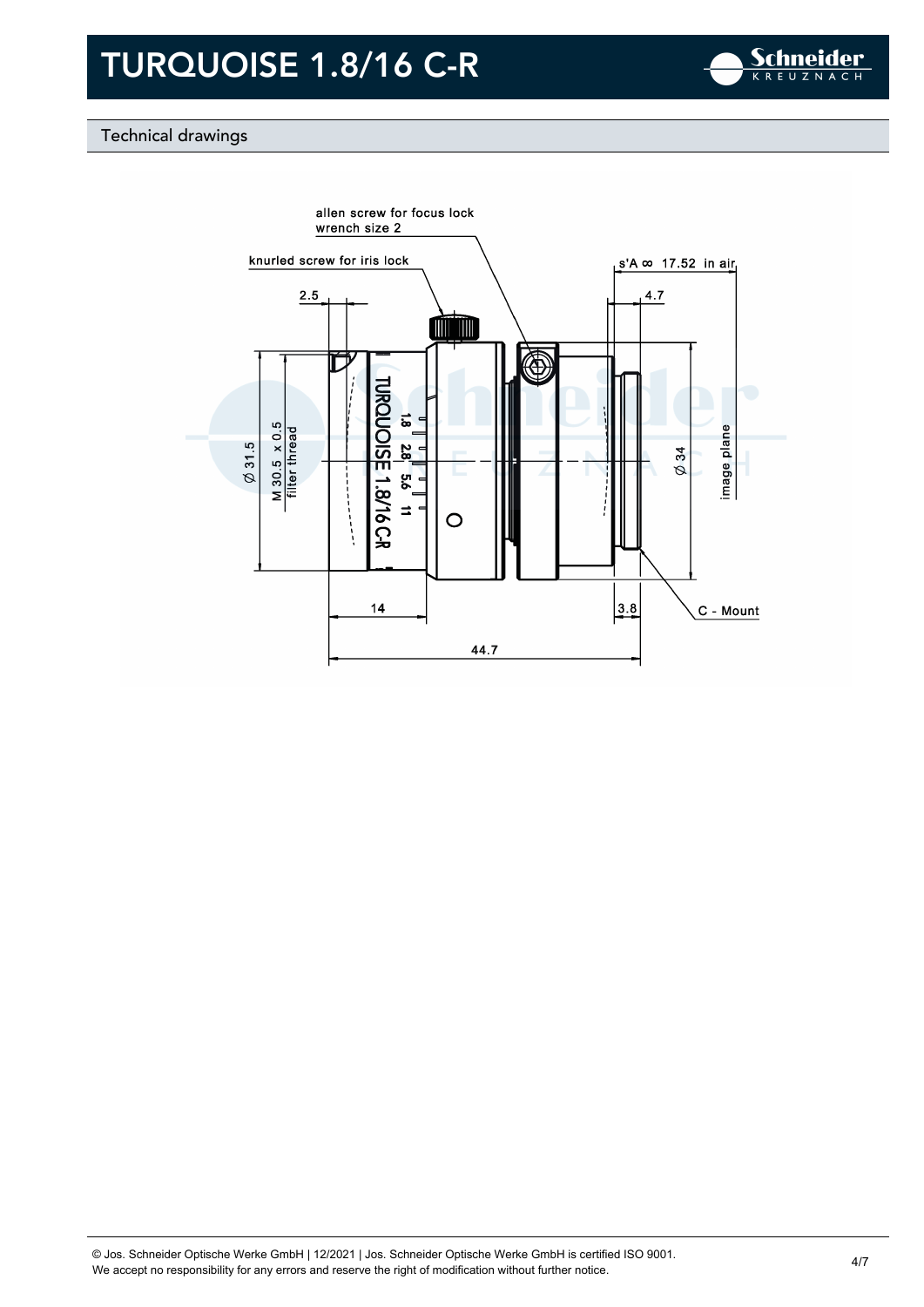

| Accessories    | Mount                       | Eff. length        |         |
|----------------|-----------------------------|--------------------|---------|
| Adapter        | CS-Mount                    | $5 \text{ mm}$     | 25081   |
|                | $C$ -Mount / M42 $\times$ 1 | $5.5 \text{ mm}$   | 1075817 |
| Extension tube | C-Mount / C-Mount           | $5 \, \mathrm{mm}$ | 39316   |
|                | C-Mount / C-Mount           | $8 \text{ mm}$     | 39315   |
|                | C-Mount / C-Mount           | $10 \text{ mm}$    | 39312   |